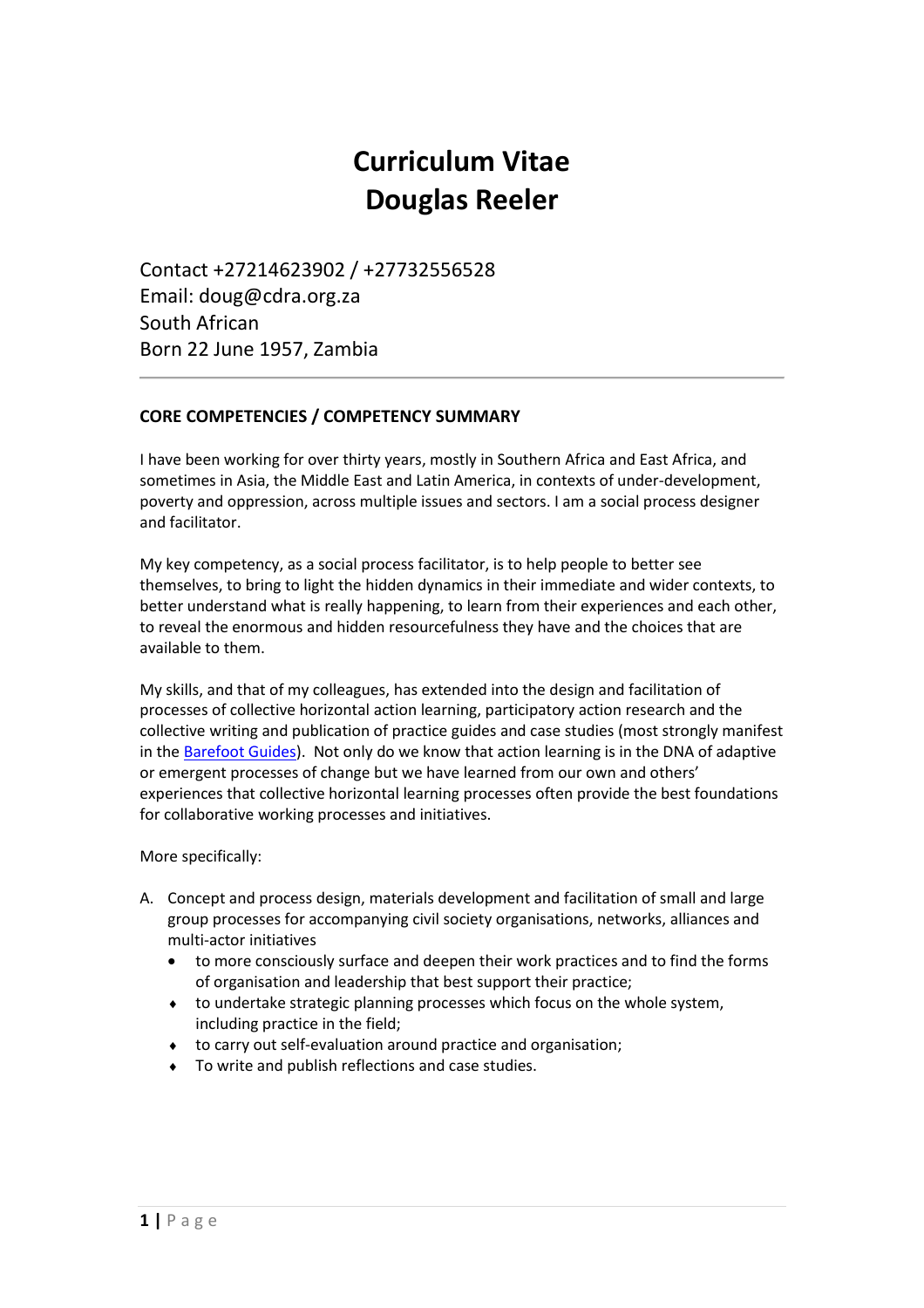- B. Facilitating participatory action research, horizontal learning and knowledge production with a wide range of social change organisations/actors, including the design and facilitation of linked "Writeshops" (writing workshops)
	- to support the formation or strengthening of communities of practice within or between organisations;
	- to create **[Barefoot Guides](http://www.barefootguide.org/)** to distil good practices in widely accessible (and freely available) publications;
- C. The "Training of Trainers" (facilitators) and the development of appropriate materials, in community development, organisation development, basic local government functions and facilitating Writeshops.
- D. Concept and process design, materials development and facilitation of a range of courses, including community development, organisation development, PME&R, and writing for development (case studies and proposal writing)

## **PROFESSIONAL EXPERIENCE**

## **1997 to present – Fulltime Practitioner with Community Development Resource Association (CDRA)**

In this time, I have employed the skills described above with a wide range of organisations and processes, most recently and significantly:

- Pioneer and co-leader of the Barefoot Guide Connection 2007 to the present [www.barefootguide.org](http://www.barefootguide.org/)
- Facilitating Writeshops for Barefoot Guides 1, 2, 4, 5 and 6 between 2007 and 2017. (N.B. Barefoot Guide 5 on Inclusive Development to be released in October 2017 and Barefoot Guide 6 on Seed Sovereignty to be released in 2018/2019. This has included coaching, editing and training practitioners and social leaders in writing case studies and stories from the field, and for the MCNV-led initiative "Embracing Inclusion" – see the **Barefoot Guide** website;
- Training facilitators to design and facilitate Writeshops and the development of courseware – 2017 – the Hague, Paris and Cape Town (for October)
- WarChild Holland 2016 and 2017 Courses in "Facilitating Child-Centred Community Development" - in Lebanon and South Sudan - +/-25 participants in each. This included working with a local co-facilitator in each country to pass on skills;
- Plan International Academy 2015 to 2016 Training facilitators in "Facilitating Child-Centred Community Development" in Southern, East and West Africa (28 facilitators) and Latin America (24 facilitators);
- Free Press Unlimited (FPU) 2017 Facilitating FPU (50+ staff) to become a more conscious learning organisation – preliminary research, a 5-day workshop plus a 2-day follow-up;
- UN Associations of Finland and East Africa (including World Federation of the United Nations Associations) – 2012 to 2107 – strategic review and capacity development workshops;
- Nuba people of Sudan 2015 to 2017 strategic workshops with regional leadership ("paths before and after liberation") and training of 24 facilitators in the basics of democratic local government (along the lines of Gram Panchayat system of India which I researched with them in 2016);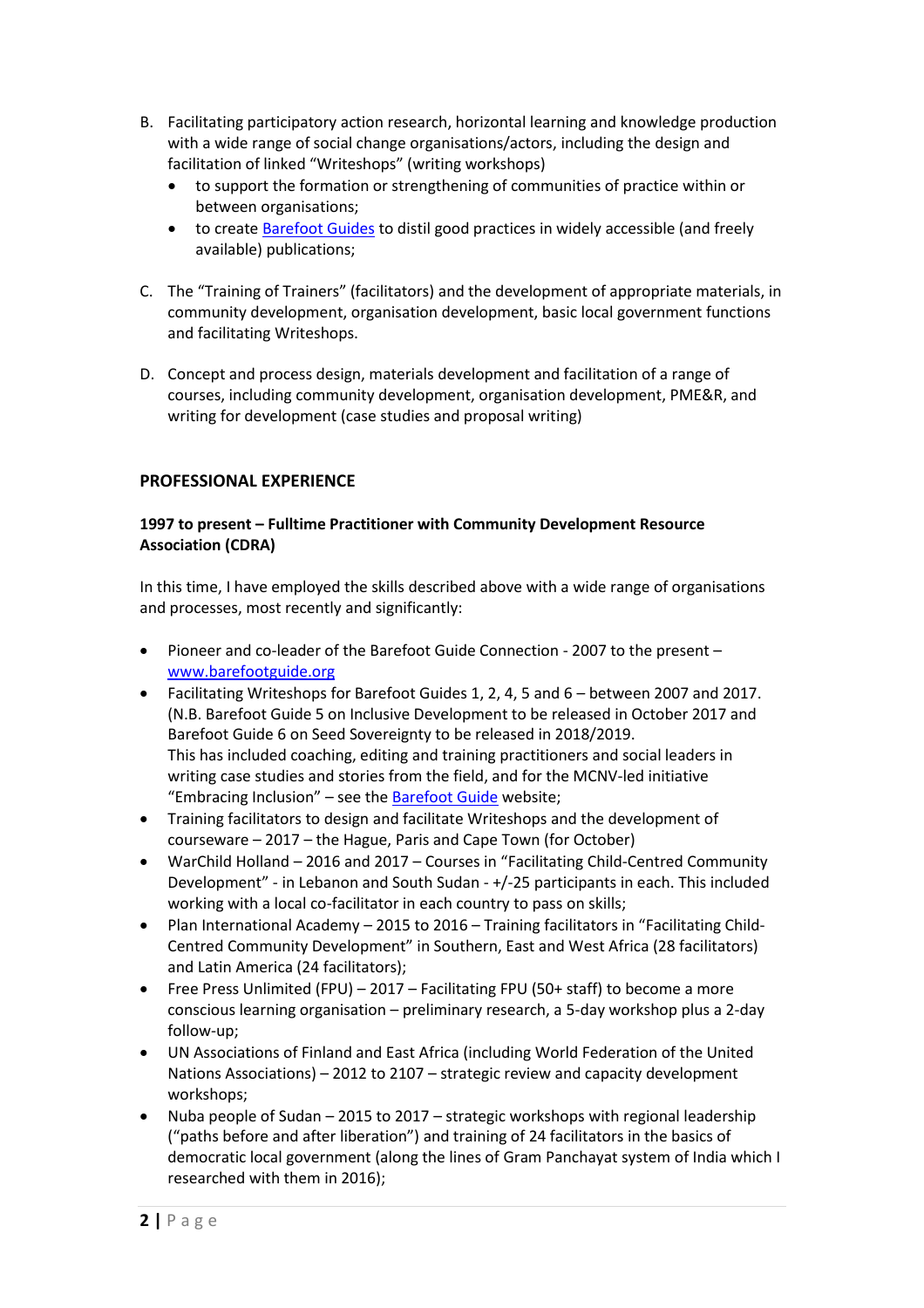• Plan International and partners – 2016 – Research and facilitation of multi-actor process to form an initiative to combat Child Marriage in Southern Africa.

Some other organisations with which I have worked

- Participatory Ecological Land Use Management Association (PELUM) of Southern and East Africa – a network of 150+ NGOs – 1997 to 2007 – accompanying the leadership team through various capacity development and strategic processes. They are part leading the writing of the Barefoot Guide on Seed Sovereignty which Writeshops we are facilitating;
- East and Southern African Small Farmers Forum 2002-2003. I supported the farmer leaders to facilitate the Small Farmers Convergence at the UN World Summit on Sustainable Development in Johannesburg;
- SNV Netherlands Development Organisation in Zimbabwe and Rwanda (2005 to 2014) various strategic planning, learning organisation and management coaching assignments.
- Early Childhood Development Learning Community a South African partner network of Bernard van Leer Foundation. Facilitating and coordinating;
- ActionAid International various assignments including PME&R processes with practitioner teams;
- Voluntary Services Organisation (VSO) strategic review in Southern Africa
- Swedish International Development Aid running PME&R courses in their Centre for Civil Society, Hanosand, Sweden – 2007.

1995 to 1997 – Freelance organisation development facilitator in Cape Town

1994 – National Staff Training Coordinator for SACHED Trust

1987 to 1993 – Director of the Community Education Computer Society, South Africa, an initiative that mobilised capacity development for working-class students and teachers around emerging information technologies, including the formation of 38 school student media committees and 27 teacher subject groups, engaged in numerous activities against Apartheid education and later in support of South Africa as an emerging democracy.

1982 to 1986 – High School teacher in Steenberg High, a working-class school in Cape Town

## **ACADEMIC QUALIFICATIONS**

**1980 to 1981 - Master of Arts – Economic History – University of Cape Town –** full thesis focused on changing economic, social and cultural practices of the Ngoni and Tumbuka peoples of Northern Malawi under the migrant labour system of Southern Africa in the late  $19<sup>th</sup>$  and early  $20<sup>th</sup>$  centuries

**1976 to 1979 – Bachelor of Arts – University of Cape Town** majoring in Economics and Economic History.

## **GEOGRAPHICAL EXPERIENCE**

Countries worked in:

South Africa, Lesotho, Namibia, Zimbabwe, Malawi, Tanzania, Kenya, Uganda, Rwanda, Sudan, South Sudan, Gambia, Togo, Lebanon, India, Thailand, Laos, Cambodia, Vietnam, El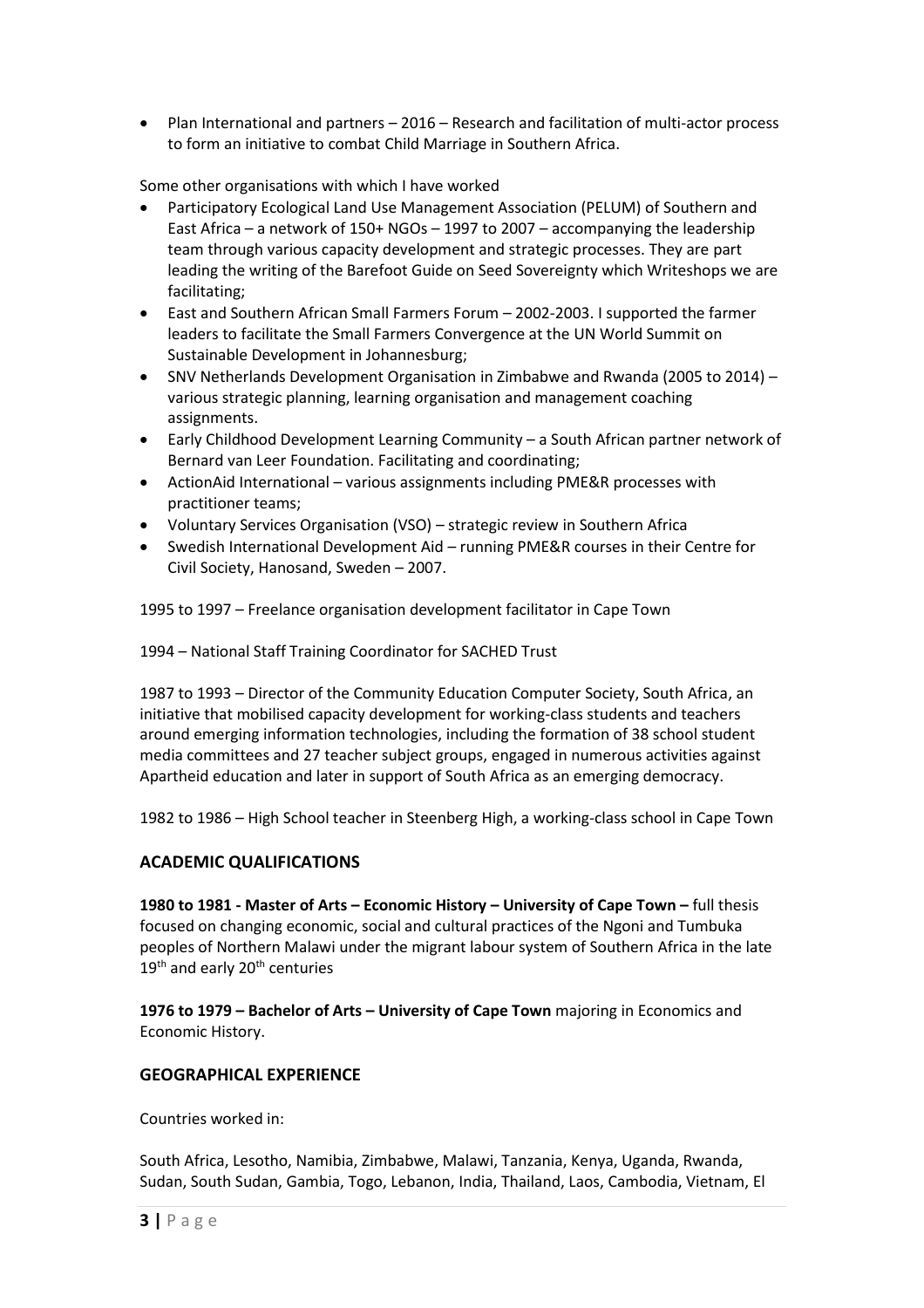Salvador, Guatemala, Ecuador, England, France, Netherlands, Germany, Sweden and Finland.

## **PUBLICATIONS**

#### **Barefoot Guide Publications**

The Barefoot Guide 1 - Working with Organisations and Social Change - 2008 co-writer of several chapters and editor - <http://www.barefootguide.org/barefoot-guide-1.html>

The Barefoot Guide 2: Learning Practices in Organisations and Social Change 2010 - cowriter of several chapters and editor - <http://www.barefootguide.org/barefoot-guide-2.html>

The Companion Booklet to Barefoot Guide 2 - 2008: Designing and Facilitating Creative Learning Activities – co-writer – <http://www.barefootguide.org/bfg2-english.html>

The Barefoot Guide 4: Exploring the Real Work of Social Change, 2013 - co-writer of several chapters and editor<http://www.barefootguide.org/barefoot-guide-4---english-final.html>

**Publications on the CDRA website – [www.cdra.org.za](http://www.cdra.org.za/)** (several of these have been used by other international publications)

#### The Truth of the Work: [Theories of Change in a Changing World](http://www.cdra.org.za/uploads/1/1/1/6/111664/the_truth_of_the_work_-_theories_of_change_in_a_changing_world_-_by_doug_reeler_and_rubert_van_blerk_%E2%80%93_cdra_2017_-_final.pdf)

by Doug Reeler and Rubert Van Blerk, 2017. Following a series of learning workshops with practitioners from various organisations in Cape Town we wrote this reflection on the use and practice of "Theory of Change" being demanded by donors, and the problems and possibilities practitioners are experiencing.

#### [Facilitating Social Change: Seven Questions that Keep Us Awake](http://www.cdra.org.za/uploads/1/1/1/6/111664/facilitating_social_change_-_seven_questions_that_keep_us_awake_-_by_doug_reeler.pdf)

By Doug Reeler, 2014. Social change does not begin with the ability to find right answers but to continually develop more powerful questions, out of experience, and from there to move forward. Often there are no answers, only continual questioning into the future.

#### [From Learning Together](http://www.cdra.org.za/uploads/1/1/1/6/111664/from_learning_together_to_working_together_-_the_ecdlc_-_by_doug_reeler.pdf) To Working Together

by Doug Reeler, 2013. The story of the Early Childhood Development Learning Community in South Africa and its approach to mobilising rural caregivers to bring their voice, leadership and initiative to programmes that address the well-being of young children in South Africa.

[Reconciling Community Development and Rights-based Approaches to Social Change](http://www.cdra.org.za/uploads/1/1/1/6/111664/reconciling_community_development_and_rights-based_approach_to_social_change_doug_reeler_2010.doc) by Doug Reeler, 2010. Some *different approaches to social change* have begun emerging that offer some hope of combining the best of *community development and Rights-Based Approaches* into something more effective and sustainable."

[Sovereign Local Organisations and Social Movements](http://www.cdra.org.za/uploads/1/1/1/6/111664/sovereign_organisation_doug_reeler2008.doc) - holding rightful power By Doug Reeler, 2008. An argument for an organisational approach to development.

#### Evaluation – [a developmental approach](http://www.cdra.org.za/uploads/1/1/1/6/111664/evaluation_sue_soal-sandra_hill-doug_reeler2008.doc)

by Sue Soal, Sandra Hill and Doug Reeler, 2007. A short piece on some fundamental considerations in developmental evaluation.